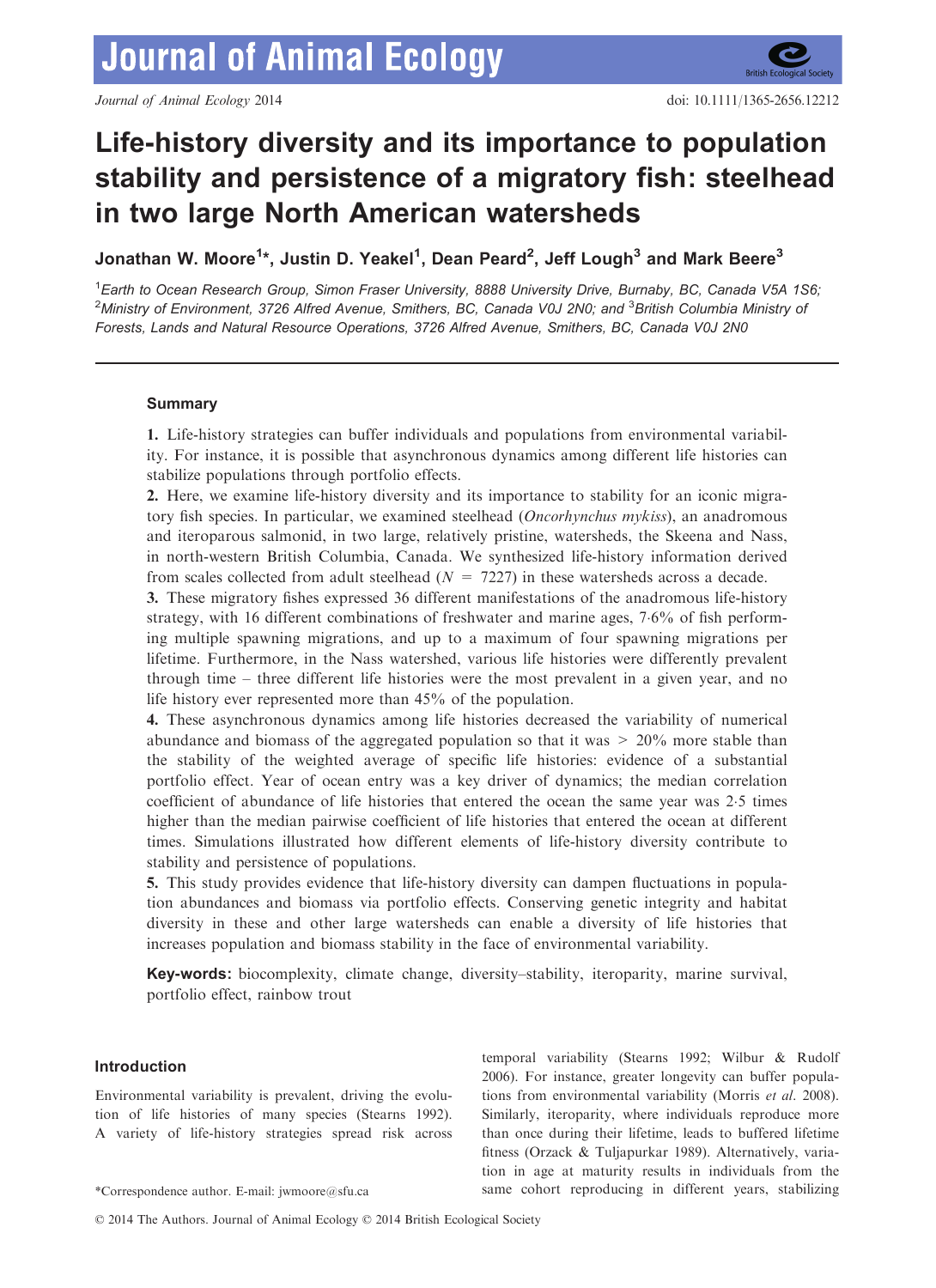populations in the face of environmental variability (Hutchings & Myers 1994). Some perennial plants exhibit prolonged dormancy, where a subset of individuals stay dormant underground (e.g. Gremer, Crone & Lesica 2012). Dormant seeds or eggs may also introduce new individuals into a population over long time-scales, or serve as a source for recolonization following extinction (e.g. Pake & Venable 1996). Given that anthropogenic climate change is thought to be increasing environmental variability (IPCC 2007), it is increasingly imperative to quantify the diversity of these various life-history traits and their role in influencing population persistence and stability.

Research on anadromous Pacific salmon (Oncorhynchus spp.) has increasingly emphasized the potential importance of life-history diversity to stability (Hilborn et al. 2003; Schindler et al. 2008, 2010; Healey 2009). It is thought that diversity of life histories and habitats drives asynchronous population dynamics due to different responses to climate variability (Hilborn et al. 2003; Rogers & Schindler 2008; Schindler et al. 2008). Due to this asynchrony, the dynamics of aggregations of salmon populations can be more stable than single populations (e.g. Schindler et al. 2010). This 'portfolio' effect of salmon biodiversity can decrease the temporal variability of catch from commercial fisheries as well as energetic intake by mobile predators that integrate across salmon populations (Payne & Moore 2006; Ruff et al. 2011; Schindler et al. 2013). Asynchrony of components of populations can also potentially facilitate metapopulation persistence (Earn, Levin & Rohani 2000; Schtickzelle & Quinn 2007). Furthermore, within a population, diverse life histories can contribute to stability (Schindler et al. 2010). Using population models, Hill, Botsford & Hastings (2003) suggested that higher levels of diversity of Pacific salmon ocean ages can increase predicted persistence in the face of variable ocean survival. However, there remains an incomplete understanding of how diverse life-history traits within populations contribute to temporal stability of Pacific salmonids.

Human activities have decreased salmonid diversity within and across populations (Gustafson et al. 2007; Moore *et al.* 2010). For instance, genetic differences across populations can be swamped by hatchery propagation (e.g. Eldridge & Naish 2007). Historically, steelhead populations in Californian rivers exhibited strong patterns of genetic isolation by distance; contemporary samples revealed genetic homogenization of these populations (Pearse, Martinez & Garza 2011). In addition, non-random extirpation of salmon populations has decreased life-history diversity within some regions (e.g. Beechie et al. 2006). Accordingly, dynamics of salmon populations may also be homogenized (Moore et al. 2010; Carlson & Satterthwaite 2011). Hatchery propagation can also reduce life-history diversity within populations (Tipping 1991). Given these widespread losses of salmon population diversity, it is increasingly important to document the extent and implications of diversity in relatively intact systems.

Steelhead (*O. mykiss*) display perhaps the most life-history diversity of any Pacific salmonid species (Thorpe 1998; Quinn 2005; Pavlov et al. 2008). For instance, Thorpe (1998) mentions 32 different life-history strategies of steelhead. Furthermore, some individuals are resident to freshwater habitats their whole lives (i.e. resident rainbow trout), while others migrate to the ocean and back following an anadromous life-history pattern (e.g. McPhee et al. 2007). In addition, steelhead are iteroparous, with the possibility of repeated spawning migrations, adding another potential different life-history trait when compared to semelparous Pacific salmon, of which all other previous research on portfolio effects have focused on (e.g. Greene et al. 2010; Moore et al. 2010; Schindler et al. 2010; Carlson & Satterthwaite 2011). While previous studies have observed high levels of life-history diversity in O. mykiss in relatively pristine watersheds (such as those in Kamchatka Peninsula, Russia; e.g. McPhee et al. 2007; Pavlov et al. 2008), there has yet to be a quantitative examination of how different elements of this diversity contribute to their stability.

We seek in this study to quantify life-history diversity and examine how different elements of this diversity contribute to population stability, defined in terms of the coefficient of variation for population abundances over time. Here, we quantified steelhead life-history diversity in the Skeena and Nass watersheds, large watersheds in northern British Columbia that are relatively intact, with few if any artificial barriers to migration and no recent hatchery propagation (Gottesfeld & Rabnett 2008; Hooton 2011). We asked two related questions: (i) What are the patterns of steelhead life-history diversity in these relatively pristine watersheds? (ii) How do these different aspects of life-history diversity contribute to population stability across years? We synthesized life-history information based on the analysis of scales collected from adult steelhead in the Skeena and Nass watersheds across a decade. This study uncovered remarkable life-history diversity and quantified how specific life-history traits increase stability via portfolio effects.

#### Materials and methods

#### study system

This study focused on anadromous O. mykiss in the Skeena and Nass watersheds in north-western British Columbia. These two watersheds originate in an area known as the 'sacred headwaters' at approximately 2500 m elevation and then curve west and drain into the Pacific Ocean (Fig. 1). Compared to other large salmonid-bearing watersheds in North America, these two watersheds are relatively intact. While there are historical, ongoing and proposed land uses such as timber harvest, road systems, mining and other extractive land use changes, human population densities are relatively low and dispersed, there are no major dams, and little history of hatchery propagation of steelhead (Gottesfeld & Rabnett 2008; Walters et al. 2008). Both watersheds are large; the Skeena is 54 432  $km^2$  and the Nass is 20 839  $km^2$ .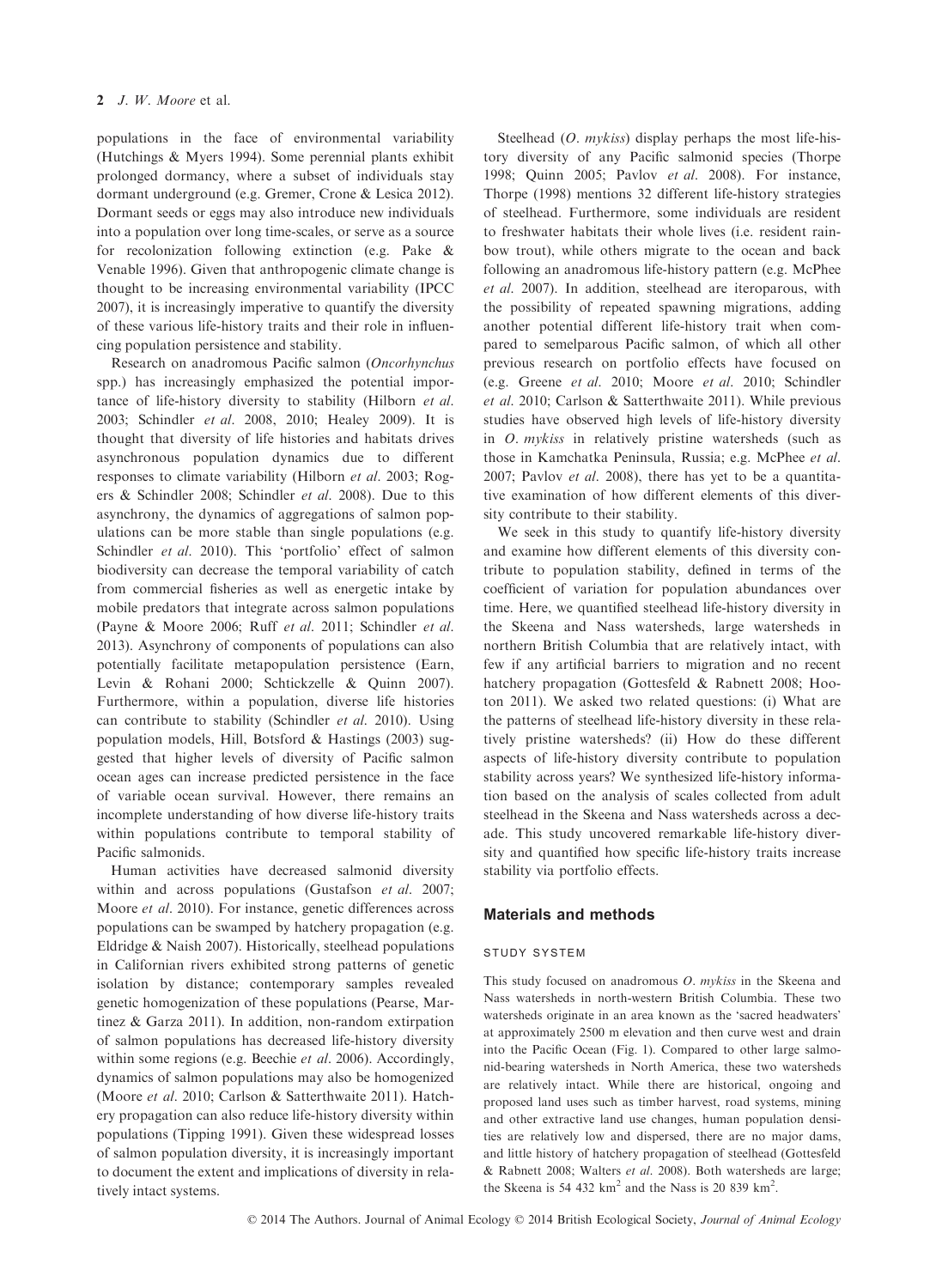

Fig. 1. Map of the Skeena and Nass River watersheds. Lighter colours indicate higher elevations, indicating the geographical diversity within these large watersheds. Circles indicate where the rivers flow into the Pacific Ocean. White lines indicate watershed boundaries.

Anadromous O. mykiss, steelhead, are an iconic fish in these watersheds (Hooton 2011). These fish are caught as bycatch in commercial salmon fisheries (predominantly sockeye, O. nerka), First Nation food, social, or ceremonial fisheries, and recreational fisheries that are currently catch-and-release (Hooton 2011). We focus on summer-run steelhead that return from the Pacific Ocean to their natal system from June to October, overwinter, and then spawn in the spring (May to June). As in other watersheds, steelhead in the Skeena and the Nass have been characterized as having fine-scale population genetic structure, with significant genetic differentiation among steelhead from major tributaries within these large watersheds (Heath, Pollard & Herbinger 2001; Beacham et al. 2012; Wellband et al. 2012). These molecular tools have also helped illuminate life-history diversity in these fishes, for example, different populations of steelhead also return to spawn at different times of the year (Beacham et al. 2012). We focused on quantifying the life-history diversity that underpins temporal stability in annual steelhead returns. Temporal stability of abundance of steelhead would support more stable fisheries. Temporal stability of total biomass of spawning steelhead would provide an index of the stability of total offspring production, presumably important to population persistence.

#### DATA

We analysed life-history information obtained from scale analyses of returning adult steelhead. In the Skeena, scales were predominantly collected from in-migrating summer steelhead caught

during the Tyee test fishery that occurs at the mouth of the Skeena. This fisheries uses a multipanel and multimesh-sized gillnet. In the Nass, scales were collected from in-migrating summer steelhead sampled at fish wheels that operate in the lower mainstem of the river. Thus, these scale samples serve as a reasonably representative sample of steelhead population that returns to spawn in these two watersheds. Total lengths were also collected from the fish at the time of scale sampling. It is possible that fish were not sampled in an entirely random way by both sampling procedures; for example, relatively smaller fish that only spend 1 year in the ocean might be underrepresented to a limited extent in the Tyee test fishery. Scales, or their impressions, were viewed at magnification (355-fold to 250-fold), to quantify years spent rearing in freshwater, duration of ocean life and number of spawning migrations made by an individual fish. All of the scale analyses over the multiple years of sampling were completed by Carol Lidstone of Birkenhead Scale Analysis, providing consistency in technique. Scale reading was performed without information on size to avoid bias. Scale-reading techniques were standardized among other leading scale readers to increase repeatability. We discarded any individuals from analysis if any portion of their life history was deemed to be uncertain due to regeneration, poor condition, resorption or unreadable. This left us with  $N = 7227$  scales. Of these scales, 1188 were from the Skeena (from 2008, 2010 and 2011) and 6039 were from the Nass from 9 years: 2000 ( $N = 382$ ), 2001 ( $N = 1175$ ), 2004 ( $N = 502$ ), 2005 ( $N = 84$ ) and 2007–2011 ( $N = 135, 675, 1394, 928$  and 764, respectively). We use standard notation for referring to life histories, with the first number being the number of winters in freshwater and the second number being the years in saltwater. Thus, a 22 fish was born in early summer, migrated from freshwater habitat to the ocean 2 years later in spring, spent 2 years in the ocean and then migrated back to fresh waters in summer/fall.

In the Nass watershed, where there were 9 years of scale data, there are corresponding adult steelhead abundance estimates that were collected as part of a collaborative monitoring effort between Nisga'a First Nation and the Ministry of the Environment (Alexander et al. 2013; Nisga'a Fisheries 2013). Abundance estimates were generated via a combination of mark-recapture estimates from fish wheels that operate in the mainstem of the Nass River and tributary resampling as well as fish wheel catch index techniques (Alexander et al. 2013; Nisga'a Fisheries 2013).

#### analyses

We quantified the prevalence of different life histories in steelhead across these two watersheds. We considered different combinations of ages in any part of the life history as a unique life-history realization of the general anadromous life-history strategies. The steelhead life histories of the two watersheds were visualized using graphical networks, where link thickness denotes the proportional abundance of that life history; dotted links represent trajectories with proportional abundance <20%. It is important to note that the observed life histories represent successful life histories of fish that returned back to spawn. The distribution of life histories of fish that did not survive could be quite different from those that survive.

We linked steelhead life-history diversity through time to abundance and biomass in the Nass River. We focused on the Nass River because of the longer time series for scales and the available corresponding abundance estimates. We generated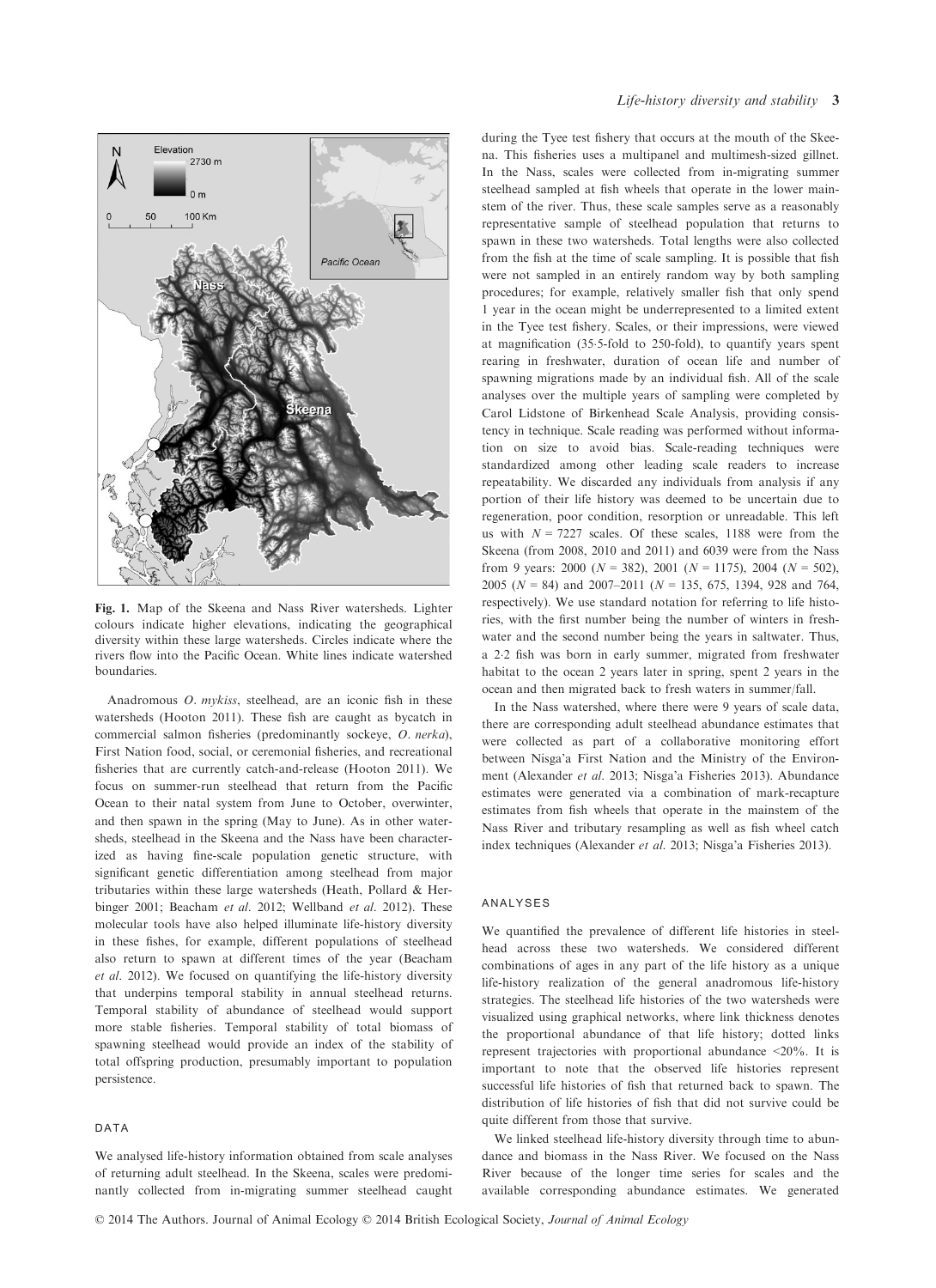#### 4 J. W. Moore et al.

annual life-history-specific estimates of abundance by multiplying the total run estimate by the proportional frequency of each life history. We estimated confidence intervals around the proportional contribution of each life history, treating the different lifehistory categories as classes in a multinomial distribution. For this, we used the R package 'MultinomialCI', which considers the sample sizes and number of categories. We also generated annual life-history-specific estimates of biomass. Given that the number of eggs and size of eggs both increase as a function of length (Quinn 2005), we consider estimated spawning biomass as an index of the potential production of offspring. We estimated mass for each individual based on observed lengths and the best estimate of length–weight parameters from FishBase  $(g =$ 0.00824 cm<sup>3.09</sup>) (Froese & Pauly 2011). For the small subset of fish for which lengths were not available  $(N = 13$  out of 6039), we used the average length for that ocean age. These individual biomass estimates were averaged for each year and life history and then multiplied by the previously calculated abundance estimates to generate an estimate of the biomass of spawning steelhead from each life history over time in the Nass River.

We subsequently examined patterns of temporal correlation in abundance (numerical and biomass) among specific life histories in the Nass River. These analyses were performed in order to investigate the life histories that contribute to the asynchrony that underpins diversity–stability relationships. We used Mantel tests to examine patterns of correlations of age-class dynamics for Nass fish. Mantel tests can statistically compare two matrices; in this case, one matrix was the correlation matrix in population dynamics of different Nass life histories, and the other matrix described whether life histories were similar or not. We examined how two elements of life history could contribute to patterns of correlation. First, we examined the possibility that diversity in ocean entry was contributing to asynchrony. Given that these analyses focused on return year, life histories with the same year of ocean entry will have the same ocean age. Thus, we statistically tested the hypothesis that age classes with different ocean ages (e.g. 43 vs. 42) were less correlated than age classes that shared the ocean age (e.g. 42 vs. 52). For the shared ocean entry analysis, we aggregated rare life histories into groups that shared ocean-entry years (e.g. aggregated all other 1-year ocean life histories, 'other.1'). Secondly, we examined the possibility that diversity in year born was contributing to asynchrony. Thus, we statistically tested the hypothesis that age classes with different total ages (e.g. 41 vs. 42) were less correlated than age classes with the same total age (e.g. 4.1 vs. 3.2). For the shared birth year analysis, we aggregated rare life histories into groups that shared total age (e.g. aggregated all other 7 year total age life histories). We removed repeat spawners for all Mantel tests, reasoning that their population dynamics would be driven also by other environmental factors. We performed Mantel tests with the EcoDist package in R (Goslee & Urban 2007).

The Nass data allowed us to examine how different life histories contribute to the stability of abundance and biomass of steelhead from the entire river system. We calculated the coefficient of variation (CV) of annual numerical and biomass abundance as an index of stability (or instability). CV normalizes the standard deviation by the mean. Thus, it is important to note that changes in CV can be driven also by changes in mean (if the variability does not scale with the change). We compared the CV of individual life histories to the observed CV of the entire watershed. We used the weighted average CV of the specific life histories as an estimate of the predicted CV of the entire return to the watershed if life-history returns were synchronous. We thus took the sum of the products of the proportional contributions of each life history and their CV. The difference between the variability of the predicted and observed whole watershed returns was used as an index of the portfolio effect – the degree to which diversity increases stability (e.g. Schindler et al. 2010).

We examined whether years with smaller sample sizes (e.g. 2005 with 84 scales and 2007 with 135 scales) were biasing results due to the potential for sampling error. Thus, we re-ran all the Nass River analyses after omitting one or both of these years. We used R version 2.15.2 for all analyses (R Development Core Team 2012).

## **SIMULATIONS**

We also used simulations to examine how different elements of life-history diversity contribute to population fluctuations and the probability of extinction. These stochastic simulations examined how different compositions of life-history diversity respond to three different scenarios of environmental conditions: (i) good ocean conditions, (ii) medium ocean conditions and (iii) autocorrelated ocean conditions. These scenarios were chosen to reflect the different aspects of variability of ocean survival, as evidenced by previous studies (Beamish et al. 2000; Smith & Ward 2000; Mantua & Francis 2004; Scheuerell, Zabel & Sandford 2009). Ocean conditions change according to a transition probability matrix, where the transition probabilities control the proportion of time steps that the system stays in a good or bad period for a given simulation. In the good ocean scenario, we set the probability of a good year following a good year, pr  $(G \rightarrow G)$ , to be 0.8, and the probability of a bad year following a bad year,  $pr(B \rightarrow B)$ , to be 0.2. Accordingly, when conditions are good, they are likely to stay good; when conditions are bad, they are likely to change. In contrast, for the medium ocean scenario, we set pr(G $\rightarrow$ G) to 0.8 and pr(B $\rightarrow$ B) to 0.4, and in the autocorrelated ocean scenario, we set both  $pr(G \rightarrow G)$  and pr  $(B \rightarrow B)$  to be 0.8. In the latter scenario, there can be strings of bad (or good) years. By bootstrapping observed life-history trajectories from the Nass and Skeena Rivers (with replacement), population dynamics were simulated with recruitment at the next time-step,  $R(t+1)$ , dependent on the density of spawning adults at the current time, S(t), which was determined with the Beverton–Holt stock–recruitment function  $R(t+1) = aS(t)/(1+bS)$ (t)), where we set the parameters  $a = 8$  and  $b = 1/80$  (cf. Ward 2000).

Traditional age-structured population models concern quantifying probability matrices for the transition from one life stage to another. Given that our data describe only surviving individuals (such that we do not have age-specific mortality rates), we focus instead on exploring the impacts of different observed life-history trajectories in the face of environmental variability and stochastic mortality. Accordingly, an entire life-history trajectory was assigned to an individual at the recruit stage, with survival from one year to the next dependent on (i) the length of the randomly drawn life-history trajectory including the number of repeat spawning events and (ii) stochastic mortality during the initial freshwater-to-ocean transition (determined as a function of ocean conditions: good, bad or autocorrelated). Population dynamics were thus simulated as a Markov chain with life stages bootstrapped from the recorded Nass and Skeena river populations, with density-dependent recruitment, and stochastic mortality dependent on life stage and ocean conditions.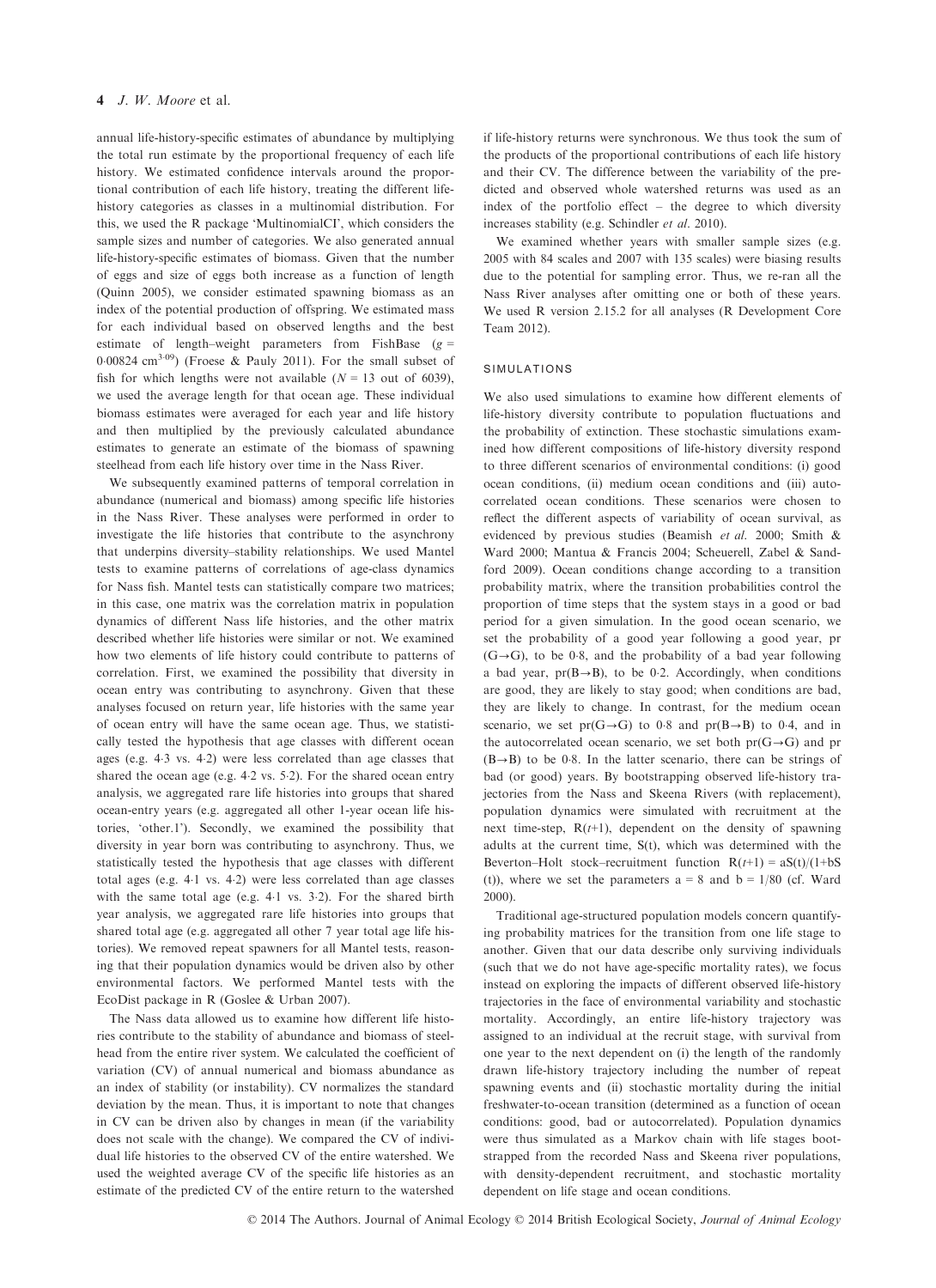Simulated individuals experienced mortality only during the initial transition from the freshwater to oceanic environment. During good years, the probability of freshwater-to-ocean mortality was set to 0.80, and during bad years the probability of freshwater-to-ocean mortality was set to 0.95. Simulated populations were iterated for 500 time-steps with the initial population size set to 100 individuals during good ocean conditions; timesteps 1 to 200 were discarded to avoid the influence of transient dynamics. Fifty simulation replicates were generated for each ocean condition scenario.

We evaluated the impact of different elements of life-history diversity on the relative size of fluctuations (measured as the CV of a time series) and the probability of extinction (measured as the proportion of replicate simulations resulting in extinction). It is important to note that these do not reflect predicted extinction rates for the study populations, but are rather intended as another component of variability. Using these stability indices, we examined how different elements of observed steelhead diversity contribute to stability and persistence. Specifically, we quantified stability indices across different life-history compositions: (i) repeat spawners:  $0 \times$ ,  $0.5 \times$ ,  $1 \times$ ,  $2 \times$ ,  $5 \times$ , all, where ' $\times$ ' denotes 'times observed prevalence'; (ii) freshwater maturation: observed vs. all with 3 years in freshwater (the most common freshwater duration), which we denote as '3. '; (iii) ocean maturation:

observed vs. all with 2 years in the ocean following the first migration (also the most common duration), which we denote as '\_.2'. We explored a large range of different potential contributions of the repeat spawner class to the population, from  $0\%$ contribution up to 100% contribution. Although such extrema are unrealistic in natural populations, they serve to illustrate the theoretical maximum and minimum influence that repeat spawning can have on population-level stability. Moreover, we excluded repeat spawners from the freshwater and ocean maturation scenarios to avoid results that overlapped with manipulations of the proportion of repeat spawners. Thus, the simulations examine, in a simplistic framework, how different steelhead life-history diversity contributes to population stability.

## **Results**

#### life-history diversity

We observed 36 different life-history trajectories among Nass and Skeena steelhead, all different expressions of the anadromous life history (Fig. 2). Individuals varied in the number of years they spend in fresh water, from 2 to 6 years, with 3 and 4 years being most common



Fig. 2. Life-history diversity of Skeena and Nass River steelhead. Networks illustrating the different life-history strategies for (a) Nass and (b) Skeena steelhead. For each year, link thickness is weighted to the relative frequency of that life history. Dashed arrows denote frequencies <0.20. The life stage of the fish is abbreviated with a letter and colour ( $f =$  freshwater,  $o =$  ocean,  $s =$  returning to freshwater to spawn, m = inferred mortality). Note that some fish exhibit repeated migrations to spawn. The age of the fish is denoted with a number. These are the life histories of the successful fish that return to spawn. (c, d) The relative proportions of each unique life-history strategy, ranked by order of frequency, for steelhead returning to the two watersheds across all years and individuals. The most common life-history trajectories are identified, with 's' signifying a single repeat spawning event. The y-axis is the relative proportion of each unique life history.

© 2014 The Authors. Journal of Animal Ecology © 2014 British Ecological Society, Journal of Animal Ecology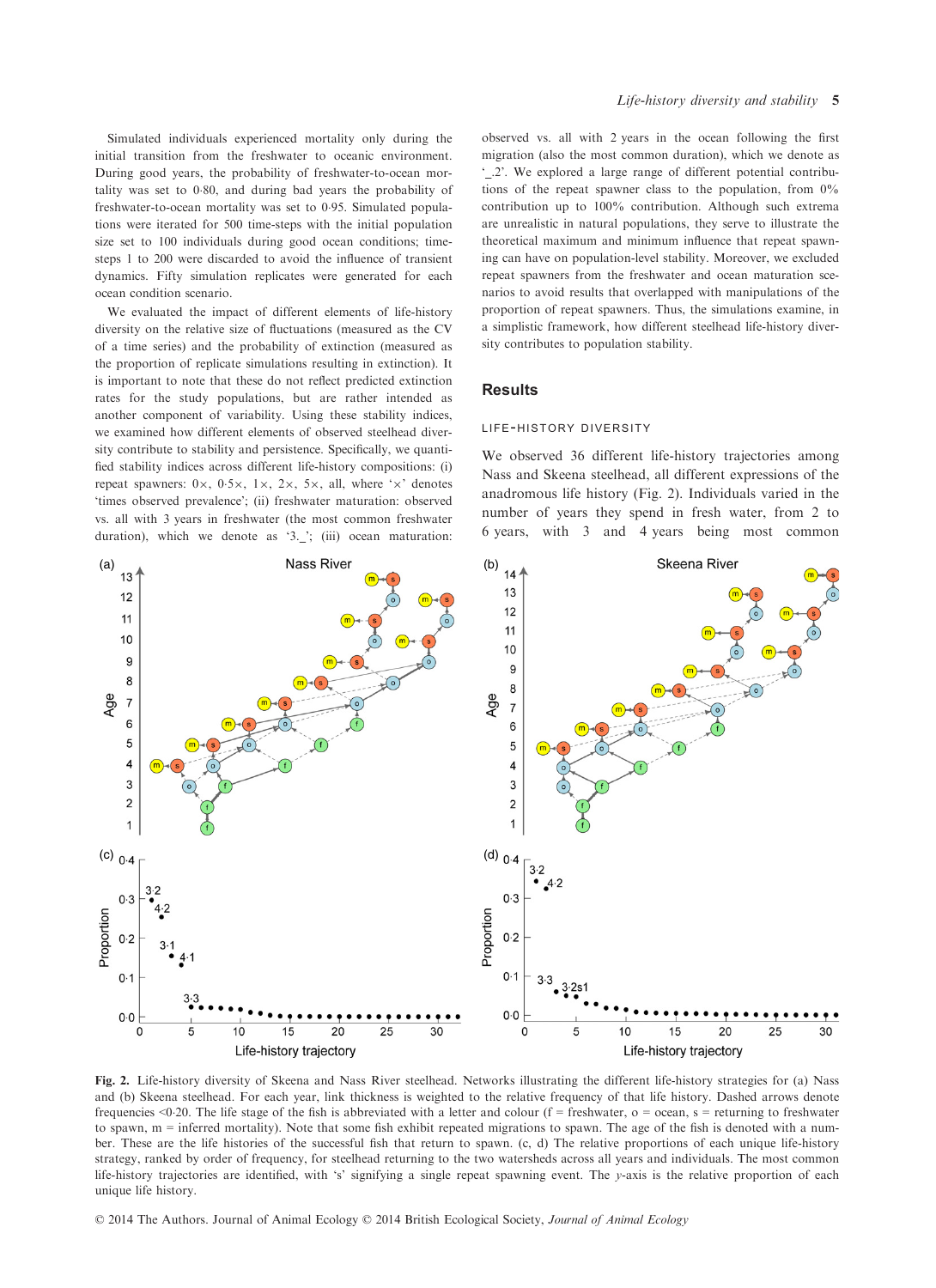#### 6 J. W. Moore et al.

(Table 1). In addition, individuals varied in the number of years they spent in the ocean before migrating back to spawn, from 1 to 4 years (Table 1). Furthermore, some individuals made repeat spawning migrations (Table 1). An extreme example from the Skeena River is a female that spent 4 years in freshwater, 2 years in the ocean, migrated to spawn, migrated out to the ocean for another year, migrated again to spawn, back to the ocean for another year and so on for a total of four spawning migrations and a total age of 12 years (Fig. 2). The Nass had more evenness of the life histories. In the Nass, 3.2, 31, 42 and 41 fish all represented at least 12% of the population.

### nass river steelhead diversity and stability

Nass steelhead abundances fluctuated during 2000–2011 (Fig. 3a). From 2000 to 2003, abundances were relatively intermediate (11 500–15 000), followed by 4 years of low population abundance (4000–7200), with a rebound in abundance in 2008. Over this time series (2000–2011), the observed CV of total Nass summer-run steelhead abundance was 0.50. A diversity of steelhead life histories with different temporal dynamics contributed to the Nass adult steelhead population (Fig. 3b). Across years, no single life history ever contributed more than 45% of the population. Three different life histories were the most prevalent life history in any given year: 32 fish were most prevalent in 5 out of 9 years, 42 fish were the most prevalent in 3 out of 9 years, and 31 were the most prevalent in 1 year. Some life histories exhibited large shifts in relative contribution (e.g. 3.1), while others were more stable. The biomass of Nass River steelhead showed similar temporal dynamics (Appendix S1).

Different steelhead life histories had different patterns of abundance (Appendix S1). There was a wide range in pairwise correlations among the abundance dynamics of different life histories. Correlation coefficients ranged

Table 1. Proportional frequency of life histories of steelhead in the Nass and Skeena Rivers. Shown are three different components of life-history diversity: number of years spent in freshwater prior to out-migration, number of years spent in the ocean prior to spawning, and the number of repeat spawning migrations. Note that there is one full year in the ocean between each bout of repeat spawning

| Years | Freshwater  |        | Ocean       |        | Repeat<br>spawning |        |
|-------|-------------|--------|-------------|--------|--------------------|--------|
|       | <b>Nass</b> | Skeena | <b>Nass</b> | Skeena | <b>Nass</b>        | Skeena |
| 1     | NA          | NA     | 0.334       | 0.087  | 0.069              | 0.134  |
| 2     | 0.005       | 0.003  | 0.617       | 0.805  | 0.003              | 0.017  |
| 3     | 0.512       | 0.501  | 0.048       | 0.107  | < 0.001            | 0.002  |
| 4     | 0.434       | 0.423  | 0.001       | 0.001  |                    |        |
| 5     | 0.048       | 0.070  |             |        |                    |        |
| 6     | 0.000       | 0.003  |             |        |                    |        |

'NA' indicates no individuals of this life history were sampled.



Fig. 3. Population dynamics of Nass steelhead. (a) Total estimated abundance of returning adult steelhead to the Nass watershed from 2000 to 2011. (b) Proportions of different steelhead life histories in the Nass from 2000 to 2011. Shaded regions indicated the 95% confidence intervals based on the sample size of scales and a multinomial distribution (see Materials and methods). Years 2002, 2003 and 2006 are marked with 'NA' as there were no age structure data available. We focus on the six most abundant life histories for ease of viewing: grey triangles were 42, large black circles were 32, small black triangles were 41, white squares were 3.1, small black circles were repeat spawners ('rs'), and white triangles were 43.

from strongly positive  $(r = 0.88)$  to negative  $(r = -0.41)$ , with a median correlation coefficient of 034 (excluding the diagonal). Thus, different life histories are associated with different patterns of synchrony and asynchrony.

Specific life-history traits were associated with different population dynamics (Fig. 4). We used Mantel tests to examine how specific life-history traits influenced correlation structure. Life histories that were the same total age and thus born on the same year (for example, 52 and 43) were not significantly more correlated with each other than other pairs of life histories (Mantel  $r = 0.16$ ,  $P = 0.57$ ). In contrast, life histories that entered the ocean the same year (for example, 52 and 42; noting that these were based on return year not brood year) were significantly more correlated with each other than other pairs of life histories (Fig. 4, Mantel  $r = 0.30$ ,  $P = 0.038$ ). The median correlation coefficient of life histories that entered the ocean at the same time was high  $(r = 0.51)$ , 2.5 times higher than the median pairwise coefficient of life histories that entered the ocean at different times  $(r = 0.21)$ (Fig. 4). Even when years with smaller sample sizes were

© 2014 The Authors. Journal of Animal Ecology © 2014 British Ecological Society, Journal of Animal Ecology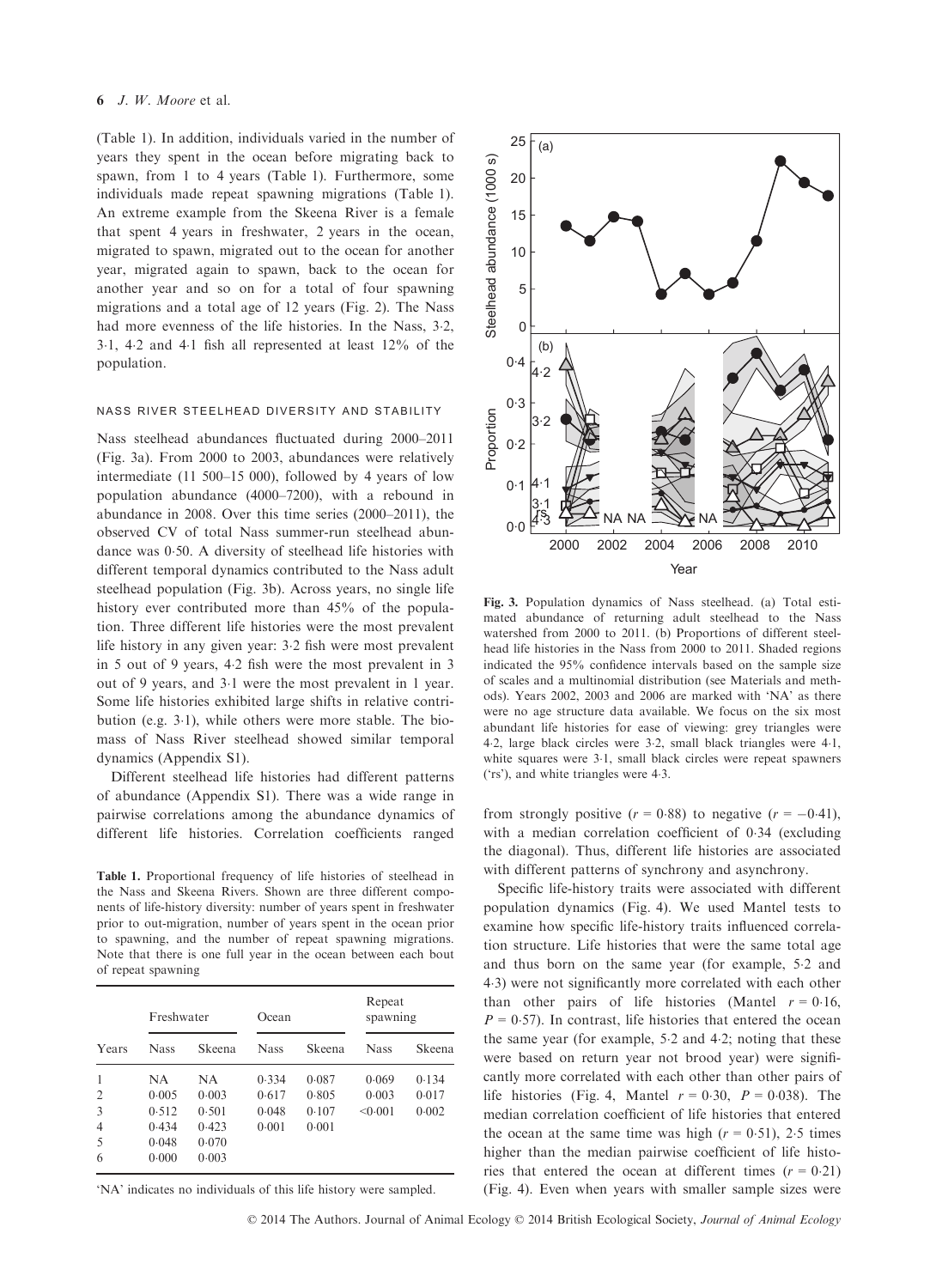

Fig. 4. Box plot of correlation coefficients of spawning abundances for pairs of life histories that shared the same year of ocean entry (i.e. 22 vs. 32) vs. life histories that had different years of ocean entry (e.g. 23 vs. 32). The box plot shows the median value, the interquartiles and the whiskers approximate a 95% confidence interval of the data. Repeat spawners are omitted from this plot (see Materials and methods).

removed from the analyses, life histories that entered the ocean the same year were significantly more correlated than the other pair of life histories (2005 omitted: Mantel  $r = 0.30$ ,  $P = 0.039$ ; 2005 and 2007 omitted: Mantel  $r = 0.334$ ,  $P = 0.036$ ). Also consistent, shared birth year remained insignificant when years with smaller sample sizes were removed from analyses (2005 omitted: Mantel  $r = 0.20$ ,  $P = 0.20$ ; 2005 and 2007 omitted: Mantel  $r = 0.25$ ,  $P = 0.30$ ). Thus, life histories with different years of ocean entry had more asynchronous population dynamics (Fig. 4).

Different life histories exhibited different patterns of stability of numerical abundance in the Nass (Fig. 5). The coefficient of variation of estimated numerical abundance for 12 categories of life histories ranged from repeat spawners, which were relatively stable with a CV of 054, to the 3.1 life history with a CV of 0.75. Other year-  $\frac{1}{2}$ specific life histories had CVs that ranged from 054 to 090. Asynchrony between different life histories contributed to numerical stability of Nass steelhead abundance (Fig. 5). The predicted CV, based on the weighted average CV of the specific life histories, was 063. In contrast, the observed CV of abundance was  $0.50$ ,  $> 20\%$  less variable, evidence of a substantial 'portfolio effect'. The total biomass of returning spawning steelhead was also stabilized via portfolio effects among life histories (Appendix S1). The size of the portfolio effect for spawning biomass was of a similar large magnitude; the observed CV of biomass of returning spawners was 048, while the weighted average of the component life histories was 0.62. These patterns were robust to removing years with smaller sample sizes (Appendix S1).



Fig. 5. Diversity and stability in Nass steelhead. Each grey-filled black circle represents the coefficient of variation (CV) of abundance across years as a function of proportion contribution each life history. We focus on 12 most abundant life-history groups. We aggregated repeat spawners into those that spent a total of 3 years in the ocean ('rs.3') and other repeat spawners ('rs'). We also aggregated a suite of less common freshwater life histories into those that spent one  $(1)$ , two  $(2)$  and three  $(3)$  years into the ocean. Shown to the right is the measured CV of the entire Nass population (filled black circle). Also shown to the right (grey outline white-filled circle) is the estimated CV of the population based on the weighted average of the CVs of the different life histories. The difference between the observed and predicted CV is a metric of the portfolio effect, the degree to which diversity decreases variability.

## simulations

Our simulation scenarios showed that the prevalence of repeat spawners had a large impact on the relative magnitude of population fluctuations (CV), and this impact was greater for moderate levels of autocorrelation among bad years (Fig. 6). For good ocean conditions ( $pr(G \rightarrow$ G) = 0.8 and  $pr(B \rightarrow B) = 0.2$ ), and when the proportion of repeat spawners in a population was less than observed, the CV increased from  $0.16 \pm 0.04$  (Nass) and  $0.16 \pm 0.03$  (Skeena) to  $0.19 \pm 0.03$  (Nass) and  $0.17 \pm 0.04$  (Skeena) for half as many repeat spawners and  $0.21 \pm 0.04$  (Nass) and  $0.21 \pm 0.05$  (Skeena) when repeat spawners were eliminated (reported as mean values  $\pm$  1 standard deviation). In contrast, CV decreased to  $0.15 \pm 0.03$  (Nass) and  $0.13 \pm 0.02$  (Skeena), and  $0.12 \pm 0.02$  (Nass) and  $0.09 \pm 0.02$  (Skeena) when repeat spawners were  $2 \times$  and  $5 \times$  more prevalent than expected, respectively. For the (unlikely) extreme of a population entirely composed of repeat spawners, CV decreased further to  $0.07 \pm 0.01$  (Nass and Skeena). We observed a similar trend for medium ocean conditions ( $pr(G \rightarrow$ G) = 0.8 and  $pr(B \rightarrow B) = 0.4$ ). The number of extinctions was negligible for both good and medium ocean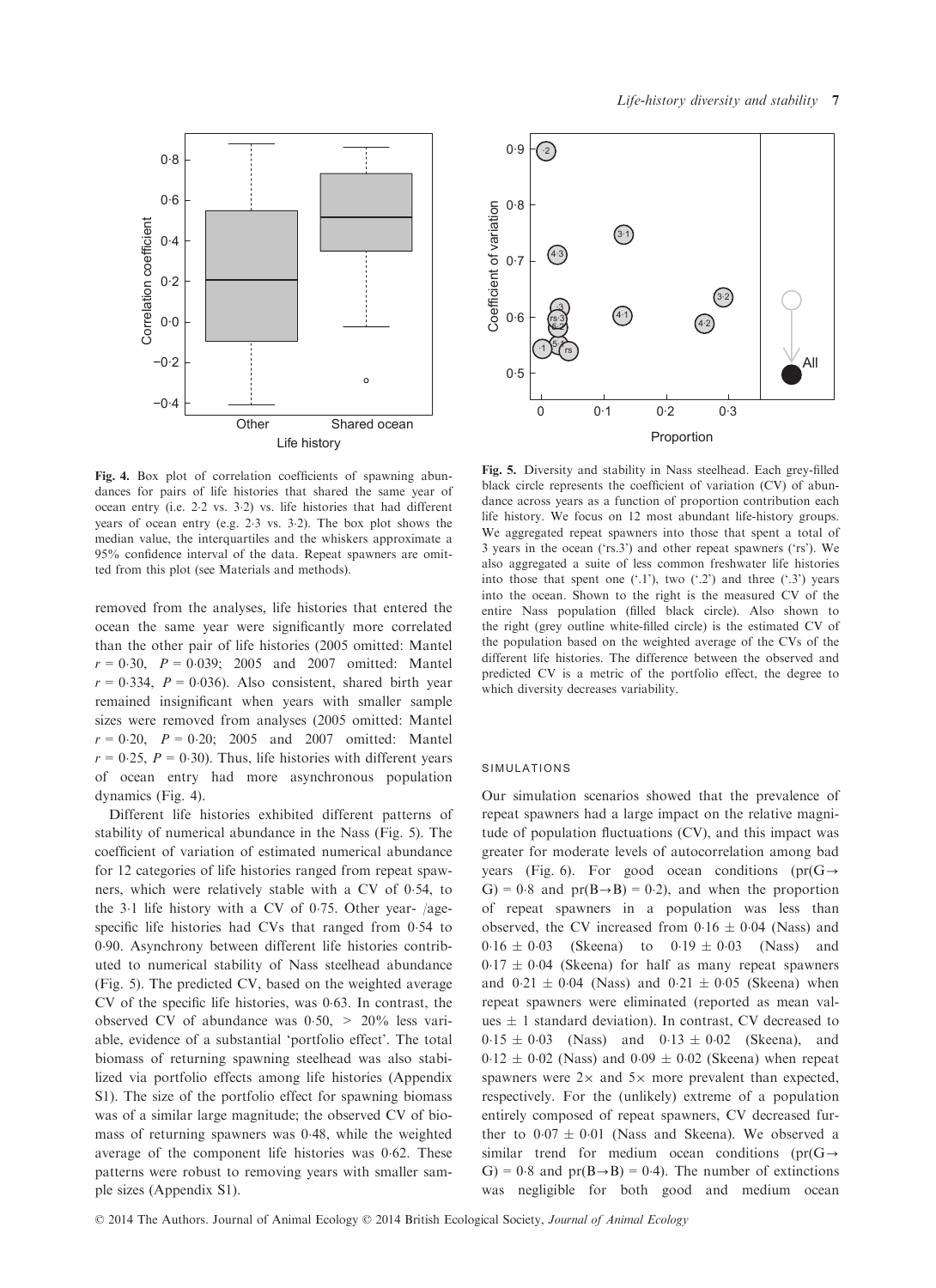

Fig. 6. Stability for different proportions of repeat spawners. Shown are the coefficients of variation for simulation results of populations with different life-history diversities. We altered the number of repeat spawners from that observed in the Nass and Skeena rivers  $(0 \times, 0.15 \times, 1 \times,$  $2 \times$  and  $5 \times$ ) and across good, medium and autocorrelated ocean conditions. The probability of extinction – instead of CV – is shown for autocorrelated ocean conditions due to the difficulty in measuring CV for simulations with high extinction probabilities. These box plot shows the median value, the interquartiles and the whiskers approximate a 95% confidence interval of the data.

conditions and are not shown. autocorrelated ocean conditions  $(pr(G \rightarrow G) = 0.8$  and  $pr(B \rightarrow B) = 0.8)$  resulted in high probabilities of extinction such that measures of CV were difficult to obtain. We show that the probability of extinction decreased similarly for both the Nass and Skeena as the proportion of repeat spawners was increased (Fig. 6).

Simulation scenarios where we manipulated the residence time for freshwater and ocean life stages (in the absence of repeat spawners) illustrated that these elements of life-history diversity also contributed somewhat to predicted stability (Fig. 7). For both good and medium ocean conditions, CV increased marginally relative to values for the observed life-history diversity. If repeat spawners were excluded, the CV for the observed life-history diversity was  $0.18 \pm 0.04$  (Nass) and  $0.21 \pm 0.05$  (Skeena) in good ocean conditions, and  $0.31 \pm 0.11$  (Nass) and  $0.32 \pm 0.10$  (Skeena) for medium ocean conditions. For the freshwater scenario (where individuals were restricted to remain in freshwater for exactly 3 years), CV increased to  $0.23 \pm 0.04$  (Nass) and  $0.25 \pm 0.05$  (Skeena) in good ocean conditions, and  $0.33 \pm 0.08$  (Nass) and  $0.43 \pm 0.15$ (Skeena) for medium ocean conditions. For the ocean duration scenario (where individuals were restricted to remain in the ocean for exactly 2 years after the first migration), CV again increased to  $0.24 \pm 0.06$  (Nass) and

 $0.23 \pm 0.05$  (Skeena) in good ocean conditions, and  $0.38 \pm 0.12$  (Nass) and  $0.38 \pm 0.12$  (Skeena) in medium ocean conditions. Results are not shown for the autocorrelated ocean conditions, as the probability of extinction was near unity for all scenarios.

# **Discussion**

This study quantifies high diversity of life histories of migratory steelhead in two large and relatively pristine watersheds in northern British Columbia: the Skeena and the Nass. In the Nass River, life histories were differently prevalent across time. Furthermore, different life histories within populations of steelhead displayed different patterns of variation through time. Repeat spawners were especially stable in numerical abundance and biomass. The temporal dynamics of different life histories were variably correlated, with some life histories being strongly correlated and others being negatively correlated. Life histories that entered the ocean at the same year were significantly more positively correlated than life histories that entered the ocean in different years, illustrating how diversity of this life-history trait can provide the asynchrony that buffers populations from annual variation in early-ocean mortality. We estimate that portfolio effects due to these asynchronous life histories decreased varia-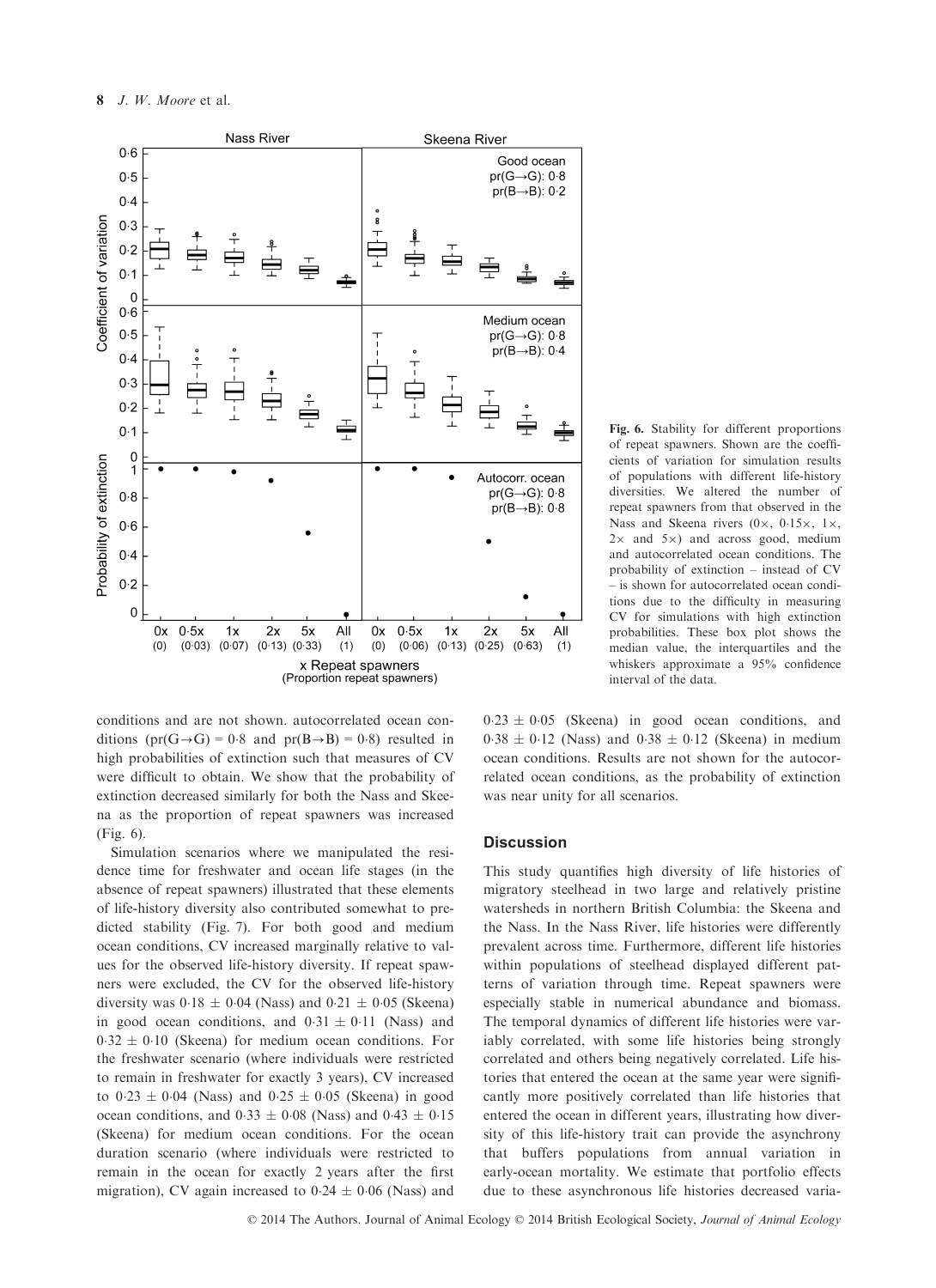

Fig. 7. Stability for freshwater and ocean life-history components. Shown are the coefficients of variation for simulation results with constrained residence in freshwater (3 years) and ocean environments during the first migration (2 years), corresponding to the most common residence times observed in these habitats. Repeat spawners are excluded from the simulations for all scenarios. The autocorrelated ocean condition is not shown due to negligible survival across all scenarios.

tion in aggregate Nass steelhead abundance and biomass by > 20%. Simulation models based on observed life histories further illustrated how different components of life-history diversity contributed to population stability.

Anadromous O. mykiss in these large and relatively pristine watersheds exhibited remarkable life-history diversity. These migratory fishes expressed 36 different life-history trajectories. Thus, there are many different specific stochastic realizations of the general anadromous life-history strategy. It is also important to note that  $O$ . mykiss also express resident life histories (e.g. Zimmerman & Reeves 2000; McPhee et al. 2007; Pavlov et al. 2008). Thus, O. mykiss undoubtedly possess more life-history diversity in these watersheds than we quantified, perhaps even further buffering these populations from environmental variability. Steelhead are known for their life-history diversity; Thorpe (1998) previously described 32 different life histories, focusing on different combinations of freshwater and ocean ages. This remarkable diversity of life histories has presumably evolved due to historic variability in environmental conditions and disturbances (Waples, Pess & Beechie 2008).

The observed diversity of life histories in  $O$ . mykiss is likely due to a combination of locally adapted life histories within these watersheds, plastic responses to environmental conditions or habitat accessibility, and differen-

tial survival driven by environmental variability (Quinn 2005; Satterthwaite et al. 2010, 2012). Previous studies have observed genetic differentiation among these watersheds and subwatersheds (Heath, Pollard & Herbinger 2001), and there is evidence of heritability of life-history traits in salmonids (Carlson & Seamons 2008). The study watersheds are large and include multiple habitats with diverse flow regimes, temperatures, growing conditions and other selective pressures (Gottesfeld & Rabnett 2008). Environmental variability across space and time also can influence the expression of the different life histories. Oncorhynchus mykiss have notoriously plastic life-history responses to environmental conditions; for example, water temperature and freshwater growing conditions may influence the duration of freshwater rearing (Jonsson & Jonsson 1993; Satterthwaite et al. 2010; Mills et al. 2012). While we did not examine the potential role of sex-specific life-history trajectories, different sexes of O. mykiss also can have different life-history trajectories which may influence population stability; for example, reproductive contributions from non-anadromous male O. mykiss likely stabilizes the effective population sizes of steelhead (Seamons, Bentzen & Quinn 2004; Araki et al. 2007). Stochastic processes also contribute to the different expressions of anadromy. For example, while certain populations may have genetic underpinnings that favour the possibility of repeat spawning, the fact that some fish made up to three repeat spawning migrations is partly due to the randomness of survival during spawning and migration in variable environments with predators such as seals and anglers. Regardless of the underlying mechanisms, there was high life-history diversity in these iconic fish.

In this study, we quantified the different pathways by which life-history diversity contributed to stability. Nass steelhead abundance and biomass was relatively stable over the observed time series, with a CV of approximately 050. Stability is a product of the weighted average of the specific life histories as well as the covariation among the life histories (Doak et al. 1998). Thus, the stability we observed was due to two main mechanisms: (i) certain life histories were relatively stable and (ii) asynchrony among different life histories enabled a stabilizing portfolio effect. These two mechanisms are discussed in turn below. First, the stability of specific life histories can stabilize the aggregate. This stability is conferred to the aggregate, proportional to its relative abundance. For instance, abundance of repeat spawners was relatively stable with a CV of 054. Repeat spawners are longer-lived and are therefore predicted to be relatively buffered from climatic variability (Morris et al. 2008). In addition, there were many different manifestations of the 'repeat spawner' group. Our simulation results confirmed the relationship between the proportion of repeat spawners in the population, and the stability and persistence of steelhead populations. Higher frequencies of repeat spawning individuals serve to increase the distribution of individual ages, staggering mortality and spawning events such that the over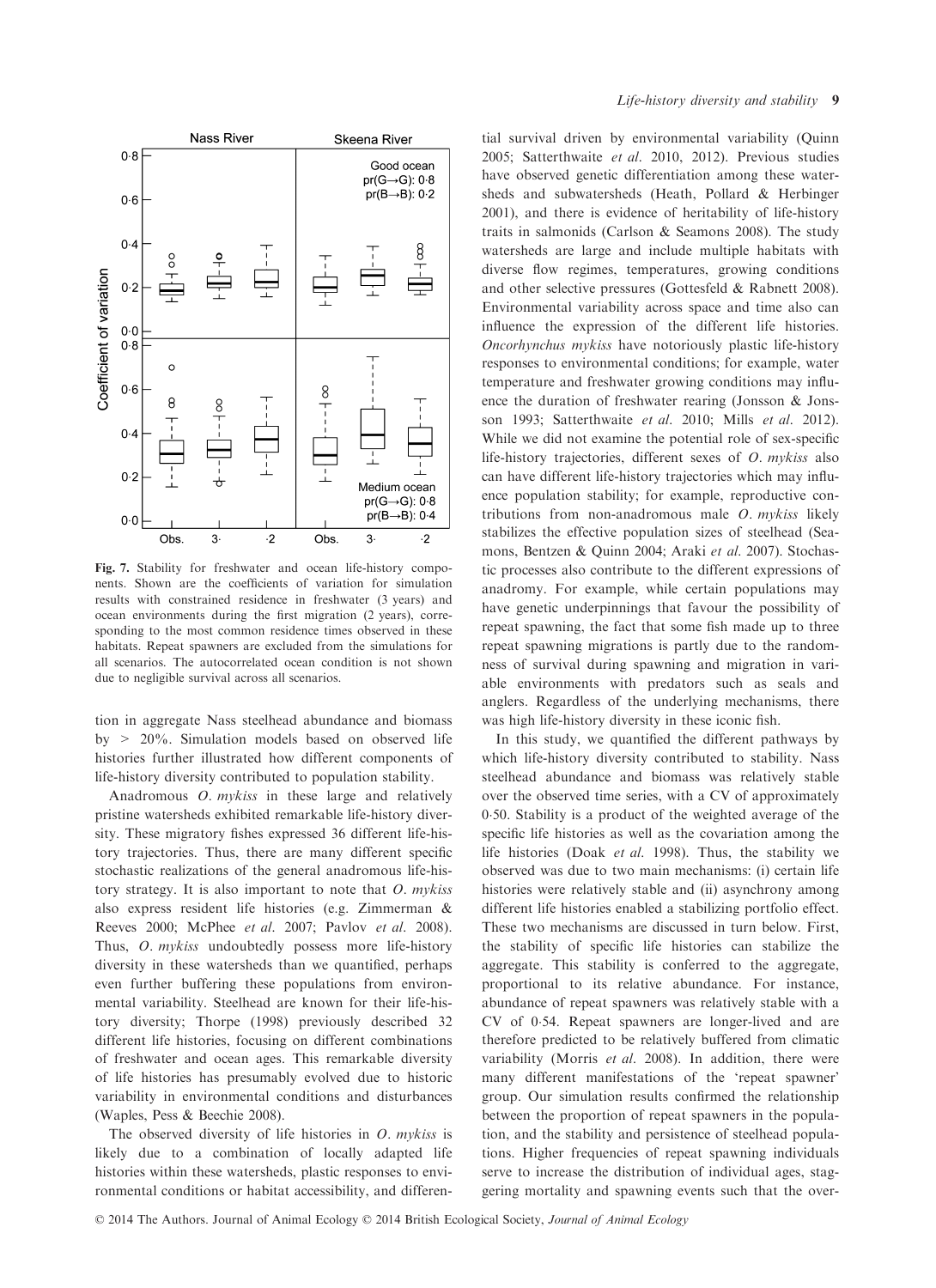all fluctuations of the population trajectory were dampened, thus lowering the CV. Furthermore, because repeat spawners spawn repeatedly and may be larger, they can contribute more offspring over their lifetime (Seamons & Quinn 2010), pushing the population towards the carrying capacity, which could contribute to decreased variability. Thus, repeat spawners may stabilize population dynamics via multiple mechanisms.

Stability of the aggregate population was also driven by asynchrony among different life histories, allowing for the stabilizing portfolio effect (Doak et al. 1998; Tilman, Lehman & Bristow 1998; Thibaut & Connolly 2013). In the Nass watershed, where there were 9 years of scale data and corresponding population estimates, we found that unique life histories were differently prevalent through time – three life histories were dominant for a single year across the short time series, and no life history ever represented more than 45% of the population. The stability of Nass steelhead abundance and biomass was  $> 20\%$ higher than it would be in the absence of these asynchronous life-history returns (Fig. 5). Simulations showed slight increases to CV when life histories were constrained to the most common number of years in freshwater or years in the ocean following first migration (Fig. 7). Moreover, predictions of increased CV were more exaggerated with increased oceanic mortality. Asynchrony was most pronounced for pairs of life histories that had different years of ocean entry.

Diversity in the year of ocean entry was thus a key lifehistory trait that contributed to the stability of steelhead. The first year in freshwater and the first year in the ocean are the two key life stages for anadromous salmonids, during which enormous mortality occurs (Smith 2000; Quinn 2005). Life histories that were born the same year (for example, 32 and 41) were not significantly more correlated than life histories born in different year, implying that early-life freshwater variability was not driving return patterns. In contrast, life histories that entered the ocean at the same year (for example, 52 and 42) had population dynamics that were 25 times more positively correlated than life histories with different ocean-entry years (Fig. 4). Thus, life histories with different ocean-entry years have more different dynamics, and this asynchrony is likely driven by variability in survival during the first year of marine life. It is important to note that this is based on variability of returning fish; if the analysis had focused on variability of production based on brood year, freshwater age-class diversity would likely have been also important source of asynchrony. For instance, if there is a bad ocean year where few out migrating fish would survive, variable freshwater ages will ensure that the brood year contributes to recruitment in future generations. Alternatively, variable ocean ages mean that returning fish from outmigration years with good ocean survival are spread throughout multiple years. Indeed, ocean survival can unpredictably range from  $> 20\%$  to  $\leq 1\%$  in streamrearing species such as coho salmon (O. kisutch) and steelhead (Beamish et al. 2000; Smith & Ward 2000; Mantua & Francis 2004; Scheuerell, Zabel & Sandford 2009). Large-scale climate oscillations, such as the Pacific Decadal Oscillation, can drive these large swings in ocean survival on yearly and decadal scales (Mantua et al. 1997; Welch et al. 2000; Mueter, Pyper & Peterman 2005). This study illustrates that in steelhead, life-history diversity buffers populations from oceanic variability.

This study adds to previous research on Pacific salmon about potential linkages between life-history diversity and stability. In particular, Hill, Botsford and Hastings (2003) parameterized population models with data from Chinook and coho salmon and found that modelled ocean age diversity can increase the probability of persistence given variable ocean conditions. Other previous research on this subject predominantly comes from studies of sockeye salmon in Bristol Bay, Alaska. Schindler et al. (2010) found that the variation of specific ocean ages was 42–69% higher than the variability of the observed sockeye populations, thereby stabilizing of the commercial sockeye salmon fisheries that integrate across this diversity. Greene et al. (2010) also found that life-history diversity was correlated with temporal stability of sockeye salmon production in Bristol Bay. Life-history diversity within Pacific salmon populations can stabilize their populations. Lifehistory diversity across salmon population can stabilize processes that integrate across this diversity, such as the persistence of meta-populations or the stability of fisheries (Moore et al. 2010; Schindler et al. 2010). More generally, our study follows recommendations to move beyond the somewhat nebulous concept of stability to examine underlying mechanisms and processes (McCann 2000; Ives & Carpenter 2007; Loreau & de Mazancourt 2013).

Most studies have focused on how species diversity contributes to stability of communities. For example, Tilman, Wedin and Knops (1996) found a strong saturating relationship between grassland plant diversity and the stability of plant community biomass through time. Statistical models indicate the stability should be a function of the asynchrony, evenness and richness of species (Doak et al. 1998; Loreau & de Mazancourt 2013; Thibaut & Connolly 2013). There is also increasing appreciation that other scales of biodiversity can also confer stability. For example, eelgrass with higher genetic diversity were more stable in response to a perturbation (Hughes & Stachowicz 2004). Given that rates of population diversity loss exceed that of species loss by three- to eightfold (Hughes, Daily & Ehrlich 1997), studies such as ours represent key evidence of existing diversity and resultant stability that is being rapidly lost in many species and many regions.

# management implications

Across the world, most large river systems are dammed (Nilsson et al. 2005), blocking migrations of migratory fishes such as steelhead. Twenty-nine per cent of steelhead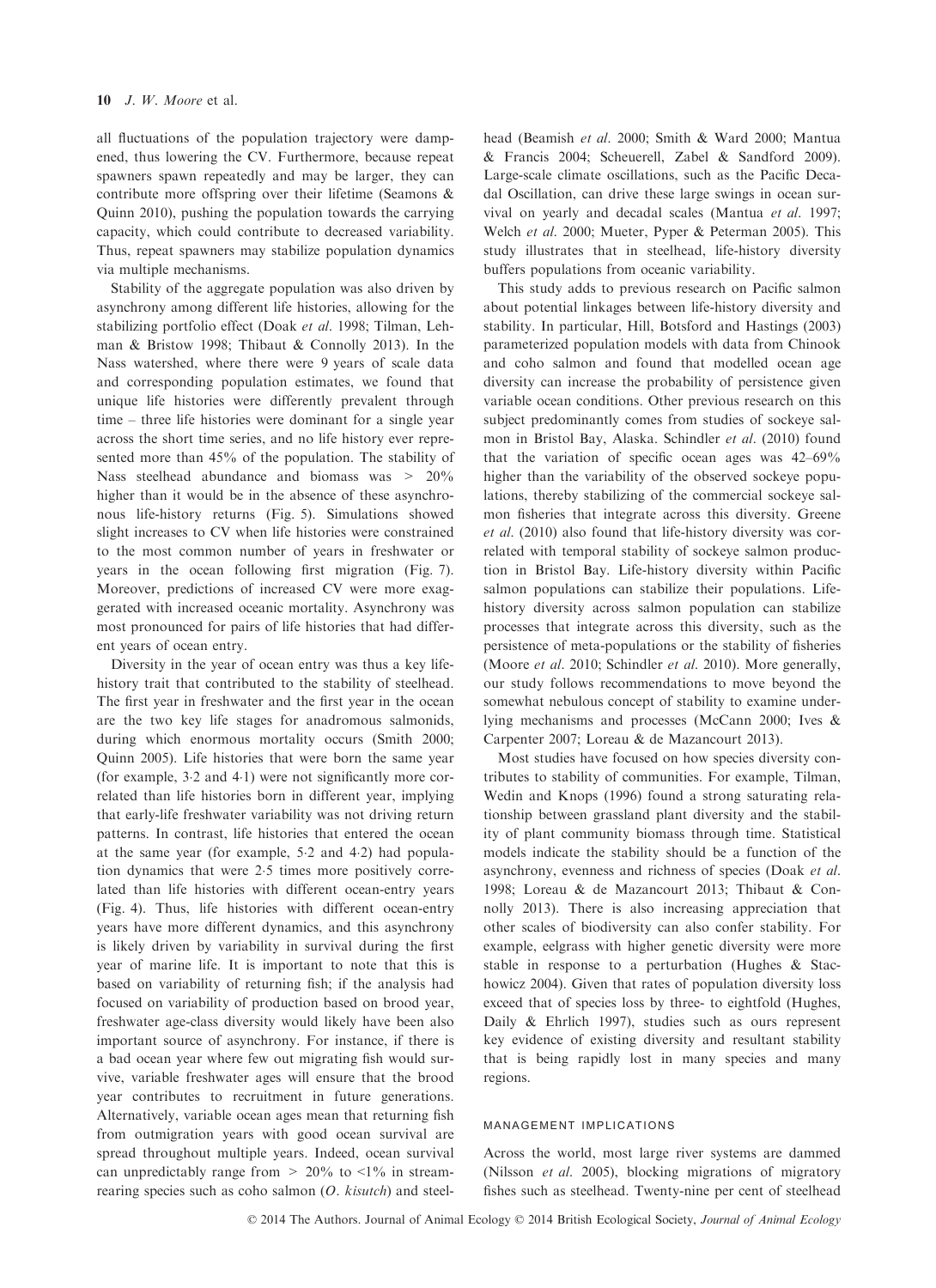and salmon populations have been extirpated in their southern range (Gustafson et al. 2007). Furthermore, through widespread hatchery propagation and habitat degradation, there has likely been underappreciated loss of genetic or life-history population diversity within remaining populations (e.g. Tipping 1991; Moore et al. 2010; Carlson & Satterthwaite 2011; Pearse, Martinez & Garza 2011). This study provides a rare example of lifehistory diversity and its importance in large, relatively pristine watersheds. While there is a vast body of literature focusing on predicting how species will respond to directional climate change, perhaps just as important is understanding how species will cope with climate variability. Here, we illustrate the linkages between specific elements of life-history diversity and stability in the face of variability. This type of diversity will provide 'climate insurance' (sensu Mantua & Francis 2004). We echo suggestions from recent papers (e.g. Hilborn et al. 2003; Mantua & Francis 2004; Schindler et al. 2008; Healey 2009; Moore et al. 2010; Yeakel et al. 2014) that preserving diverse habitats and genetic integrity in these large watersheds will allow for the processes and local adaptations that facilitate the expression of a diversity of life histories that will confer stability through time.

#### Acknowledgements

This study was only possible because of the hard work of numerous people who collected and analysed the samples. We thank the numerous field crews from the Nisga'a Lisim Government (Fisheries and Wildlife Program) and the British Columbia Fish and Wildlife Branch that collected these scales. We also highlight the critical contributions from the scale readers, in particular Carol Lidstone from Birkenhead Scale Analyses and Ron Tetreau from Ministry of Environment. Scale reading was supported in part by the Living Rivers Trust Foundation and the Habitat Conservation Trust Foundation. Samantha Wilson and Will Atlas provided key assistance in preparing the manuscript, and Allen Gottesfeld provided insightful feedback on an earlier manuscript draft. J.W. Moore and J.D. Yeakel were supported by Simon Fraser University, the Liber Ero Foundation and the Natural Sciences and Engineering Research Council of Canada.

## Data accessibility

Data and supporting information is archived on Dryad digital archive, doi: 10.5061/dryad.q7vk2 (Moore et al. 2014).

## **References**

- Alexander, R.F., Lough, J.R.C., Atagi, D.Y. & Bocking, R.C. (2013) Estimating the abundance of adult summer-run Steelhead returning to the Nass River, BC, using mark-recapture, radio-telemetry, and fishwheel catchindex techniques, 1992-2012. Skeena Fisheries Report SK-XXX (Draft).
- Araki, H., Waples, R.S., Ardren, W.R., Cooper, B. & Blouin, M.S. (2007) Effective population size of steelhead trout: influence of variance in reproductive success, hatchery programs, and genetic compensation between life-history forms. Molecular Ecology, 16, 953–966.
- Beacham, T.D., Wallace, C.G., Le, K.D. & Beere, M. (2012) Population structure and run timing of steelhead in the Skeena river, British Columbia. North American Journal of Fisheries Management, 32, 262–275.
- Beamish, R.J., Noakes, D.J., McFarlane, G.A., Pinnix, W., Sweeting, R. & King, J. (2000) Trends in coho marine survival in relation to the regime concept. Fisheries Oceanography, 9, 114–119.
- Beechie, T., Buhle, E., Ruckelshaus, M., Fullerton, A. & Holsinger, L. (2006) Hydrologic regime and the conservation of salmon life history diversity. Biological Conservation, 130, 560–572.
- Carlson, S.M. & Satterthwaite, W.H. (2011) Weakened portfolio effect in a collapsed salmon population complex. Canadian Journal of Fisheries and Aquatic Sciences, 68, 1579–1589.
- Carlson, S.M. & Seamons, T.R. (2008) A review of quantitative genetic components of fitness in salmonids: implications for adaptation to future change. Evolutionary Applications, 1, 222–238.
- Doak, D.F., Bigger, D., Harding, E.K., Marvier, M.A., O'Malley, R.E. & Thomson, D. (1998) The statistical inevitability of stability-diversity relationships in community ecology. The American Naturalist, 151, 264– 276.
- Earn, D.J.D., Levin, S.A. & Rohani, P. (2000) Coherence and conservation. Science, 290, 1360–1364.
- Eldridge, W.H. & Naish, K.A. (2007) Long-term effects of translocation and release numbers on fine-scale population structure among coho salmon. Molecular Ecology, 16, 2407–2421.
- Froese, R. & Pauly, D. (eds) (2011) FishBase. World Wide Web electronic publication. Available at: www.fishbase.org (accessed 10/2013).
- Goslee, S.C. & Urban, D.L. (2007) The ecodist package for dissimilarity-based analysis of ecological data. Journal of Statistical Software, 22, 1–19.
- Gottesfeld, A.S. & Rabnett, K.A. (2008) Skeena River Fish and Their Habitat. Oregon State University Press, Corvallis, Oregon, USA.
- Greene, C.M., Hall, J.E., Guilbault, K.R. & Quinn, T.P. (2010) Improved viability of populations with diverse life-history portfolios. Biology Letters, 6, 382–386.
- Gremer, J.R., Crone, E.E. & Lesica, P. (2012) Are dormant plants hedging their bets? Demographic consequences of prolonged dormancy in variable environments. The American Naturalist, 179, 315–327.
- Gustafson, R.G., Waples, R.S., Myers, J.M., Weitkamp, L.A., Bryant, G.J., Johnson, O.W. et al. (2007) Pacific salmon extinctions: quantifying lost and remaining diversity. Conservation Biology, 21, 1009–1020.
- Healey, M.C. (2009) Resilient salmon, resilient fisheries for British Columbia, Canada. Ecology and Society, 14, 2.
- Heath, D.D., Pollard, S. & Herbinger, C. (2001) Genetic structure and relationships among steelhead trout (Oncorhynchus mykiss) populations in British Columbia. Heredity, 86, 618–627.
- Hilborn, R., Quinn, T.P., Schindler, D.E. & Rogers, D.E. (2003) Biocomplexity and fisheries sustainability. Proceedings of the National Academy of Sciences, 100, 6564–6568.
- Hill, M.F., Botsford, L.W. & Hastings, A. (2003) The effects of spawning age distribution on salmon persistence in fluctuating environments. Journal of Animal Ecology, 72, 736-744.
- Hooton, R.S. (2011) Skeena Steelhead: Unknown Past, Uncertain Future. Frank Amato Publications, Inc., Portland, Oregon, USA.
- Hughes, J.B., Daily, G.C. & Ehrlich, P.R. (1997) Population diversity: its extent and extinction. Science, 278, 689–692.
- Hughes, R.A. & Stachowicz, J.J. (2004) Genetic diversity enhances the resistance of a seagrass ecosystem to disturbance. Proceedings of the National Academy of Sciences, 101, 8998–9002.
- Hutchings, J.A. & Myers, R.A. (1994) The evolution of alternative mating strategies in variable environments. Evolutionary Ecology, 8, 256–268.
- IPCC (2007) Climate change 2007: The physical science basis. Contribution of Working Group I to the Fourth Assessment Report of the Intergovernmental Panel on Climate Change [Solomon, S., D. Qin, M. Manning, Z. Chen, M. Marquis, K.B. Averyt, M. Tignor, and H.L. Miller (eds.)]. Cambridge University Press, Cambridge, United Kingdom and New York, New York, USA.
- Ives, A.R. & Carpenter, S.R. (2007) Stability and diversity of ecosystems. Science, 317, 58–62.
- Jonsson, B. & Jonsson, N. (1993) Partial migration: niche shift versus sexual maturation in fishes. Review in Fish Biology and Fisheries, 3, 348–365.
- Loreau, M. & de Mazancourt, C. (2013) Biodiversity and ecosystem stability: a synthesis of underlying mechanisms. Ecology Letters, 16, 106–115.
- Mantua, N. & Francis, R.C. (2004) Natural climate insurance for Pacific northwest salmon and salmon fisheries: finding our way through the entangled bank. American Fisheries Society Symposium, 43, 121–134.
- Mantua, N.J., Hare, S.R., Zhang, Y., Wallace, J.M. & Francis, R.C. (1997) A Pacific interdecadal climate oscillation with impacts on salmon production. Bulletin of the American Meteorological Society, 78, 1069– 1079.
- McCann, K.S. (2000) The diversity-stability debate. Nature, 405, 228–233.
- McPhee, M.V., Utter, F., Stanford, J.A., Kuzishchin, K.V., Savvaitova, K.A., Pavlov, D.S. et al. (2007) Population structure and partial anadromy in Oncorhynchus mykiss from Kamchatka: relevance for
- © 2014 The Authors. Journal of Animal Ecology © 2014 British Ecological Society, Journal of Animal Ecology